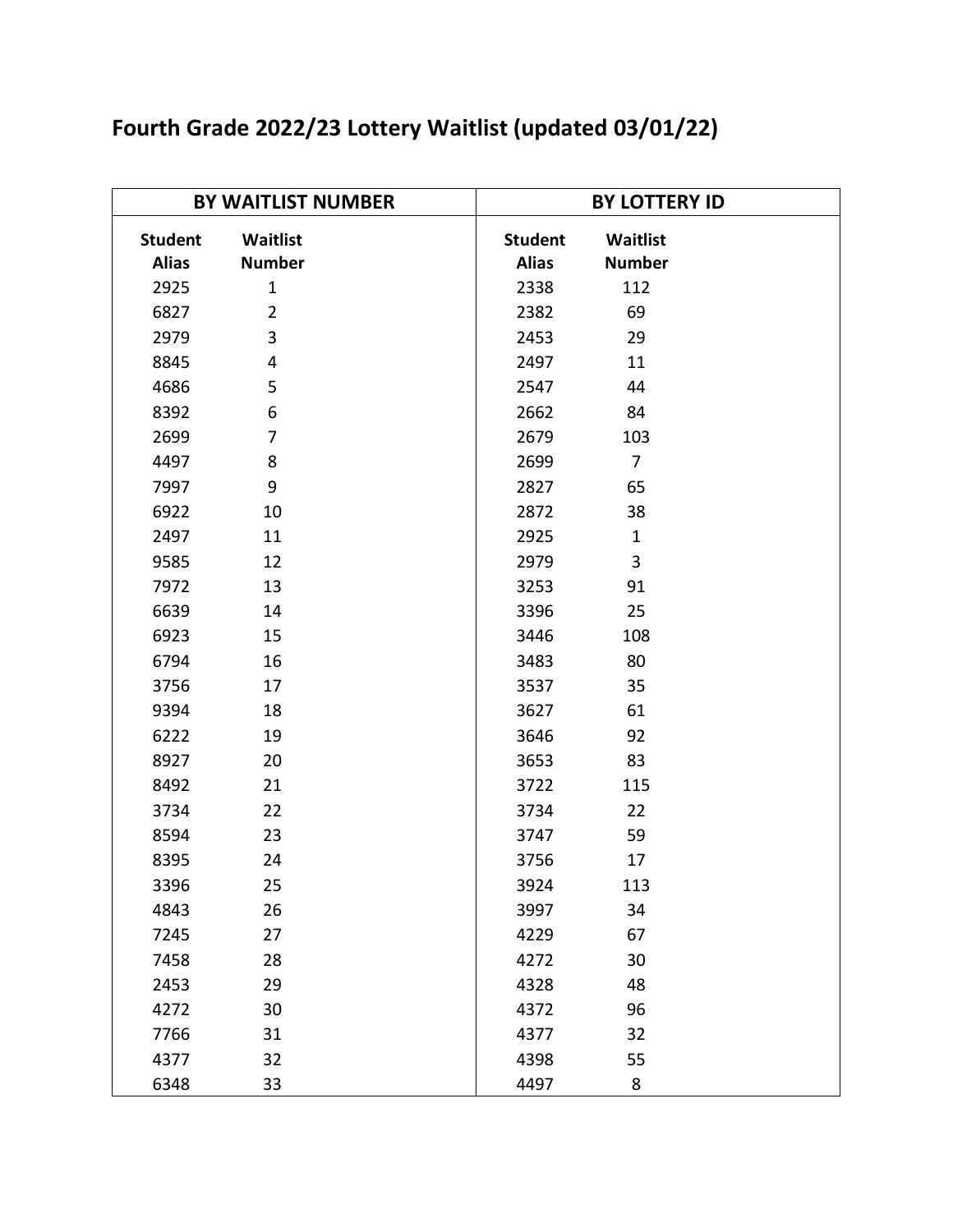| 3997 | 34 | 4525 | 73             |  |
|------|----|------|----------------|--|
| 3537 | 35 | 4559 | 72             |  |
| 9875 | 36 | 4586 | 117            |  |
| 4699 | 37 | 4629 | 88             |  |
| 2872 | 38 | 4686 | 5              |  |
| 6999 | 39 | 4699 | 37             |  |
| 8698 | 40 | 4725 | 45             |  |
| 7548 | 41 | 4728 | 101            |  |
| 9595 | 42 | 4843 | 26             |  |
| 8483 | 43 | 4927 | 56             |  |
| 2547 | 44 | 4935 | 53             |  |
| 4725 | 45 | 4943 | 79             |  |
| 7262 | 46 | 5235 | 71             |  |
| 9733 | 47 | 5274 | 107            |  |
| 4328 | 48 | 5276 | 51             |  |
| 8527 | 49 | 5536 | 64             |  |
| 9264 | 50 | 5558 | 70             |  |
| 5276 | 51 | 5676 | 82             |  |
| 9988 | 52 | 5694 | 62             |  |
| 4935 | 53 | 5722 | 90             |  |
| 7682 | 54 | 5787 | 63             |  |
| 4398 | 55 | 5873 | 105            |  |
| 4927 | 56 | 5896 | 98             |  |
| 8298 | 57 | 6222 | 19             |  |
| 6653 | 58 | 6247 | 102            |  |
| 3747 | 59 | 6348 | 33             |  |
| 7797 | 60 | 6397 | 94             |  |
| 3627 | 61 | 6399 | 116            |  |
| 5694 | 62 | 6639 | 14             |  |
| 5787 | 63 | 6653 | 58             |  |
| 5536 | 64 | 6666 | 109            |  |
| 2827 | 65 | 6667 | 110            |  |
| 8526 | 66 | 6794 | 16             |  |
| 4229 | 67 | 6827 | $\overline{2}$ |  |
| 7442 | 68 | 6839 | 74             |  |
| 2382 | 69 | 6922 | 10             |  |
| 5558 | 70 | 6923 | 15             |  |
| 5235 | 71 | 6999 | 39             |  |
| 4559 | 72 | 7245 | 27             |  |
| 4525 | 73 | 7249 | 85             |  |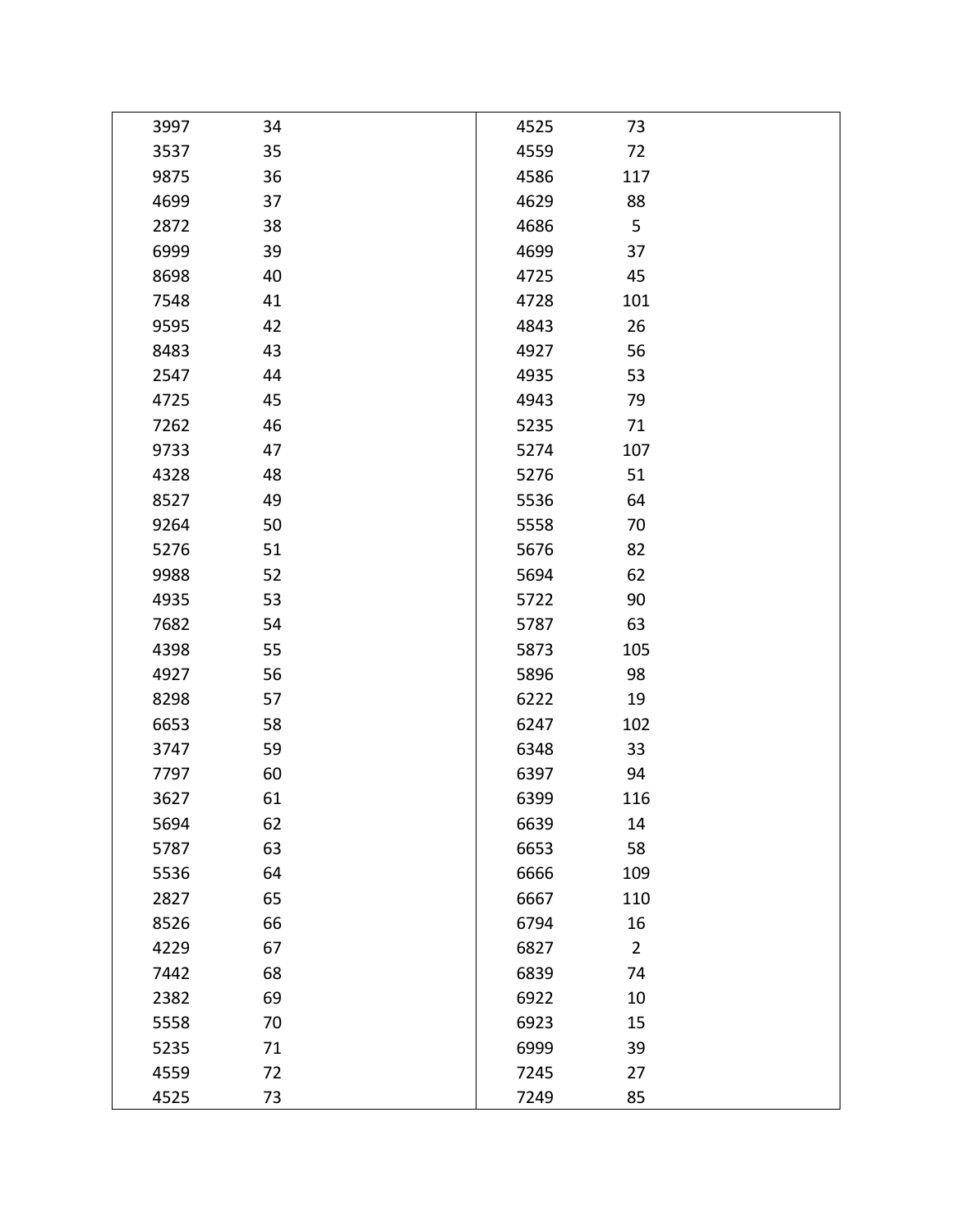| 6839 | 74  | 7262 | 46  |  |
|------|-----|------|-----|--|
| 7299 | 75  | 7299 | 75  |  |
| 9746 | 76  | 7426 | 100 |  |
| 9752 | 77  | 7439 | 99  |  |
| 9456 | 78  | 7442 | 68  |  |
| 4943 | 79  | 7455 | 106 |  |
| 3483 | 80  | 7458 | 28  |  |
| 8965 | 81  | 7548 | 41  |  |
| 5676 | 82  | 7577 | 97  |  |
| 3653 | 83  | 7682 | 54  |  |
| 2662 | 84  | 7756 | 95  |  |
| 7249 | 85  | 7766 | 31  |  |
| 8778 | 86  | 7797 | 60  |  |
| 9474 | 87  | 7972 | 13  |  |
| 4629 | 88  | 7997 | 9   |  |
| 9863 | 89  | 8298 | 57  |  |
| 5722 | 90  | 8385 | 93  |  |
| 3253 | 91  | 8392 | 6   |  |
| 3646 | 92  | 8395 | 24  |  |
| 8385 | 93  | 8483 | 43  |  |
| 6397 | 94  | 8492 | 21  |  |
| 7756 | 95  | 8526 | 66  |  |
| 4372 | 96  | 8527 | 49  |  |
| 7577 | 97  | 8594 | 23  |  |
| 5896 | 98  | 8643 | 114 |  |
| 7439 | 99  | 8698 | 40  |  |
| 7426 | 100 | 8778 | 86  |  |
| 4728 | 101 | 8845 | 4   |  |
| 6247 | 102 | 8866 | 111 |  |
| 2679 | 103 | 8927 | 20  |  |
| 9847 | 104 | 8965 | 81  |  |
| 5873 | 105 | 9264 | 50  |  |
| 7455 | 106 | 9394 | 18  |  |
| 5274 | 107 | 9456 | 78  |  |
| 3446 | 108 | 9474 | 87  |  |
| 6666 | 109 | 9585 | 12  |  |
| 6667 | 110 | 9595 | 42  |  |
| 8866 | 111 | 9733 | 47  |  |
| 2338 | 112 | 9746 | 76  |  |
| 3924 | 113 | 9752 | 77  |  |